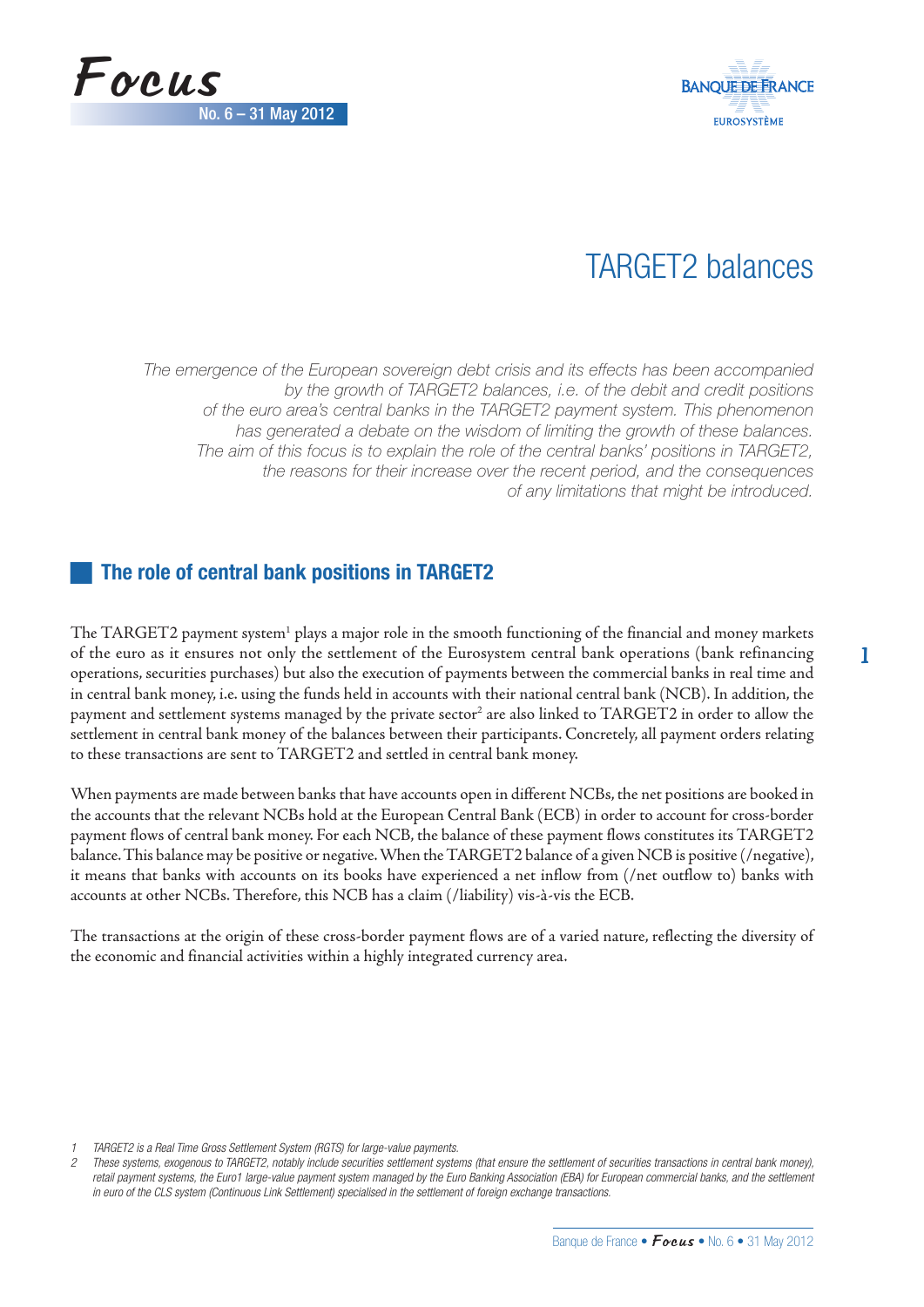

We can illustrate the role of TARGET2 by taking the example of a French company that has invested in the construction of a new production line and has ordered the industrial equipment from its German supplier for a value of EUR 50 million. The company will pay the sum by requesting its bank (Ba1) to transfer the funds to its supplier's bank in Germany (Ba2).

The payment between the two banks Ba1 (French) and Ba2 (German) will trigger a cross-border payment executed in TARGET2 and resulting in the credit of the TARGET2 balance of the Bundesbank and debit that of the Banque de France.

The settlement in TARGET2 of balances of other payment and settlement systems also has an impact on the balances of the different central banks. One of the aims of TARGET2 is to offer a high degree of flexibility to its users in their liquidity management. A bank may choose to settle the balances resulting from its payment or settlement activities in numerous euro area systems via a single account with an NCB, which leads to numerous cross-border settlements.

In this respect, two systems are particularly important. The first is the settlement of the euro component of the CLS system and the second is the settlement in the Euro1 payment system. In both cases, the settlement of the net balances in euro within these systems is carried out by the payment of the different banks that participate directly in these systems, on the accounts at their respective NCB, to or from the account opened by the system manager (CLS and EBA Clearing for Euro1) at the ECB.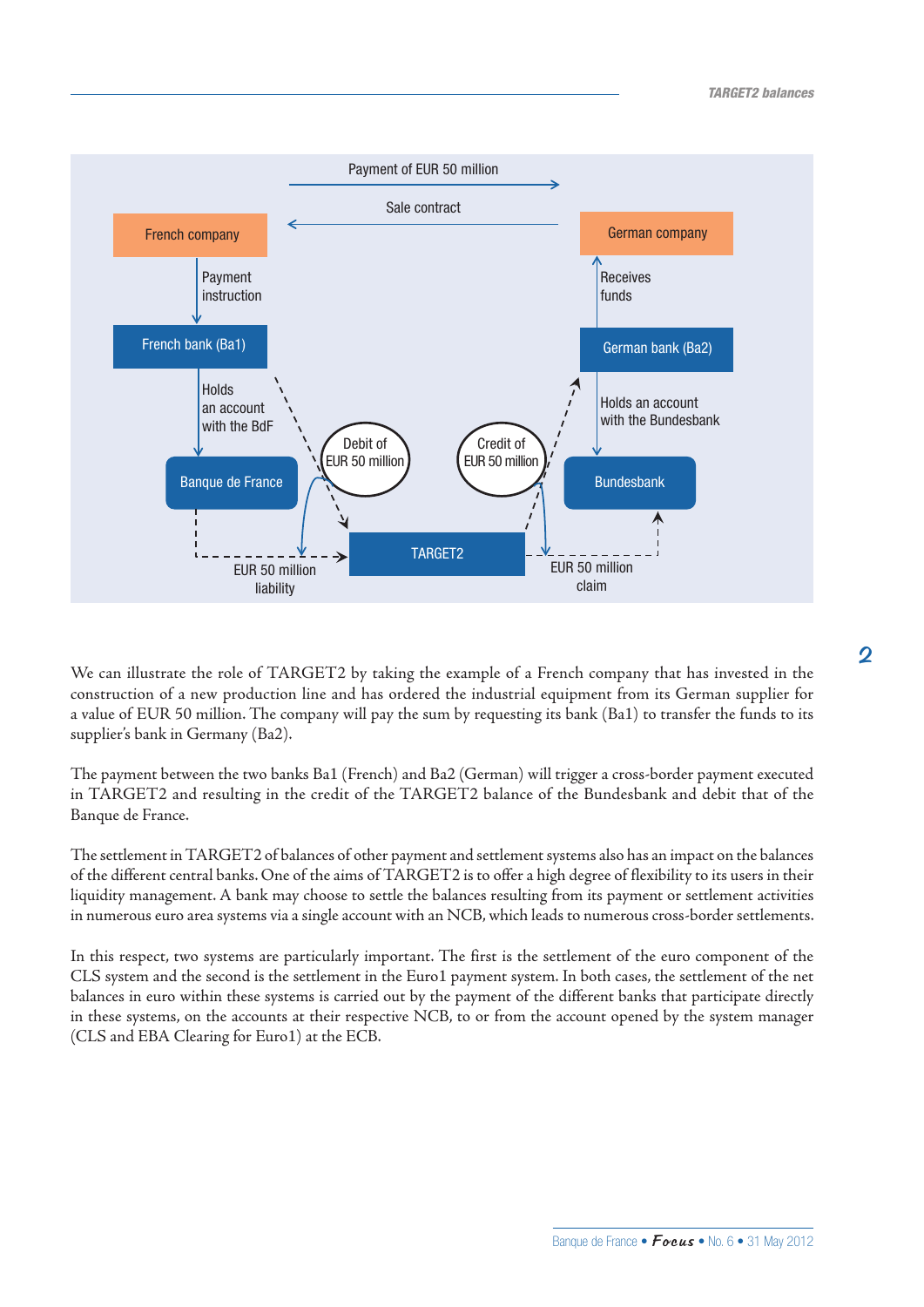## **The reasons for the growth of central bank positions in TARGET2**

Although the cumulated balances in TARGET2 represent a relatively low amount compared with the total daily amounts exchanged within the system (for example, France's debit peak at end-2011 represented less than 1% of the total cross-border transactions of the French community), the balances of a number of euro-area NCBs have substantially expanded since the beginning of the financial crisis, with the development of higher positive balances at the NCBs of Germany, the Netherlands and Luxemburg and higher negative balances at the NCBs of countries like Greece, Ireland, Spain and Italy.

As Chart 1 shows, certain NCBs have accumulated either a large credit position or a large debit position vis-à-vis other Eurosystem NCBs. For France (see Chart 2), we see debit peaks (between end-2008 and 2011) followed by a gradual return to a more balanced position.

#### *(EUR billions)* -160 -140  $-R<sub>0</sub>$ -60 -40 -20  $\Omega$ 20 May Sep. Jan. 2008 2009  $May$  Sep. 2010 Jan. May Sep. 2011 Jan. May Sep. 2012  $-120$ -100 Jan May

**Chart 2 – The TARGET2 net balance** 

**of the Banque de France**

*Source: Banque de France*



**Chart 1 – The TARGET2 net balances of NCBs**

### *BE: Belgium; DE: Germany; ES: Spain; FR: France; IE: Ireland; IT: Italy; GR: Greece; LU: Luxembourg; NL: Netherlands; PT: Portugal Source: ECB*

The impact of the economic and financial crisis on the functioning of markets is indeed the main factor at the origin of the divergent evolutions of the TARGET2 balances.

Normally, the TARGET2 balances remain moderate because the market mechanisms allow for the netting of cross border flows. Taking the example of the French company importing industrial equipment from Germany: normally the French bank that will have to finance the transfer to the German bank would be able to borrow the necessary amount on the money market, probably, in this case, from a German counterparty; the transactions would therefore have a zero-impact on the TARGET2 balances of the Banque de France and of the Bundesbank. In times of market stress, when market mechanisms start to seize up, the company has no choice but to seek refinancing from its NCB and this means

that the TARGET2 balances remain. At the same time, the situation is exacerbated by a migration of capital from countries whose banks are being weakened by the crisis towards countries whose banks appear more stable within the euro area; these flows are automatically reflected in TARGET2 balances without the interbank market being able to play its stabilising role on cross border flows.

As a result, numerous banks seeking liquidity turn to their NCB because banks that normally lend on the interbank market prefer to deposit their funds with these NCBs rather than lending to each other. In order to maintain the smooth operation of payment systems and hence financial stability, central banks in Europe (and the United States and the United Kingdom) have gradually taken the place of commercial banks in the provision of liquidity; NCBs have therefore become an essential link in the liquidity chain.